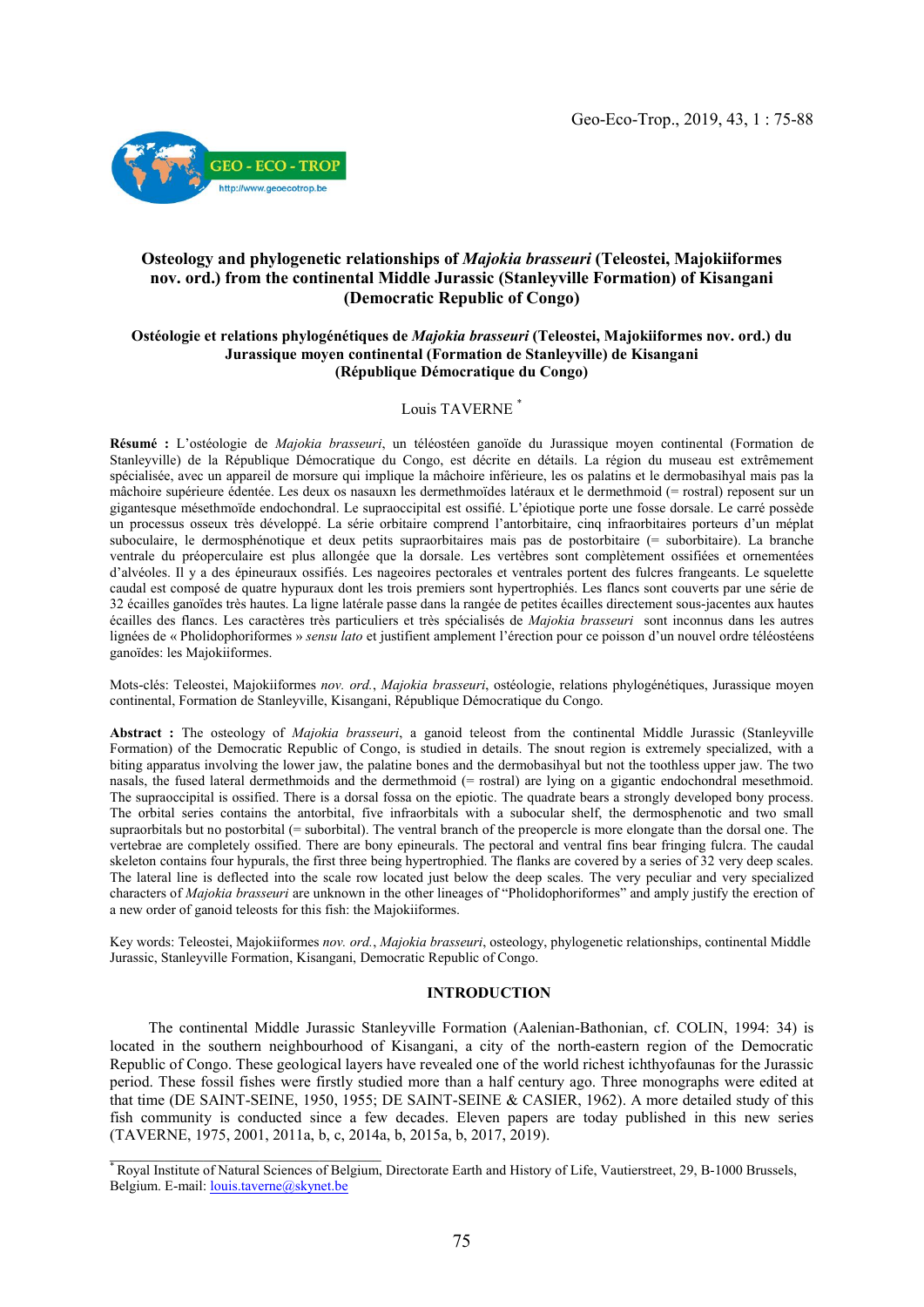Numerous primitive Teleostei with ganoid scales are present in the fish fauna of the Stanleyville Formation. During almost a century, these Mesozoic ganoid teleosts from all over the world were ranged in the polyphyletic order "Pholidophoriformes" *sensu lato*. Today, the Pholidophoriformes *sensu stricto* contains only one family, the Pholidophoridae *sensu stricto* (ARRATIA, 2013).

 Recently, ARRATIA (2017) erected the new family Eurycormidae for *Eurycormus speciosus* WAGNER, 1863 from the Late Jurassic of Germany. She included this new family in the Pholidophoriformes *sensu stricto*  near the Pholidophoridae. At the same time, another systematic position for this German fossil fish was expressed by TAVERNE & CAPASSO (2017). In their recent study of the neopterygian phylogeny, LOPEZ-ARBARELLO & SFERCO (2018: fig. 8) also consider *Eurycormus speciosus* as not closely allied to the Pholidophoridae.

 One small ganoid teleost from the Stanleyville Formation, *Majokia brasseuri*, exhibits a very peculiar skull. It is a small long-snouted fish known by only one specimen. The aim of the present paper is to re-describe this strange little fish in a more detailed way than previously and to determine its phylogenetic relationships.

# MATERIAL AND METHODS

 The specimen hereafter described belongs to the paleontological collection of the Department of Geology and Mineralogy of the Royal Museum for Middle Africa (MRAC), Tervuren, Belgium. The material was studied with a Leica MZ8 stereomicroscope. The drawings of the figures were made by the author with a camera lucida and the photos by Mr. Stéphane HANOT, from the MRAC.

#### List of abbreviations used in the text-figures

| <b>ANT</b>      | $=$ | antorbital                                       |
|-----------------|-----|--------------------------------------------------|
| <b>APAL</b>     | $=$ | autopalatine                                     |
| <b>BR</b>       | $=$ | branchial bones                                  |
| <b>BRSTG</b>    | $=$ | branchiostegal rays                              |
| <b>CH</b>       | $=$ | notochord                                        |
| <b>CLT</b>      | $=$ | cleithrum                                        |
| DBHY            | $=$ | dermobasihyal                                    |
| <b>DETH</b>     | =   | dermethmoid $(=$ rostral)                        |
| DN              | =   | dentary                                          |
| <b>DPAL</b>     | $=$ | dermopalatine                                    |
| <b>DPTE</b>     | $=$ | dermopterotic                                    |
| <b>DSPH</b>     | $=$ | dermosphenotic                                   |
| EPI             | $=$ | $epiotic (= epioccipital)$                       |
| <b>EPIN</b>     | $=$ | epineural                                        |
| FR              | =   | frontal                                          |
| <b>HCLT</b>     | $=$ | hypercleithrum $(=$ supracleithrum $)$           |
| HP              | $=$ | haemal spine                                     |
| HY 1-4          | $=$ | hypurals 1 to 4                                  |
| <b>HYOM</b>     | $=$ | hyomandibula                                     |
| <b>IOP</b>      | $=$ | interopercle                                     |
| <b>IORB 1-5</b> | =   | infraorbitals 1 to 5                             |
| <b>LDETH</b>    | $=$ | lateral dermethmoid                              |
| LEP             | $=$ | $fin ray (= lepidotrichia)$                      |
| METH            | $=$ | mesethmoid                                       |
| MPT             | $=$ | metapterygoid                                    |
| MU              | $=$ | muscles                                          |
| МX              | $=$ | maxilla                                          |
| NA              | $=$ | nasal                                            |
| <b>OP</b>       | $=$ | opercle                                          |
| PA              | $=$ | parietal                                         |
| PCLT $1, 2$     | =   | postcleithra 1 and 2                             |
| <b>PMX</b>      | $=$ | premaxilla                                       |
| POP             | $=$ | preopercle                                       |
| PT              | $=$ | posttemporal                                     |
| QU              | =   | quadrate                                         |
| SC              | $=$ | scale                                            |
| <b>SCA</b>      | $=$ | hypercoracoid $(=$ scapula)                      |
| SCU             | $=$ | caudal scute of the upper lobe of the caudal fin |
| SMX 1, 2        | =   | supramaxillae 1 and 2                            |
| <b>SOC</b>      | =   | supraoccipital                                   |
| SOP             | $=$ | subopercle                                       |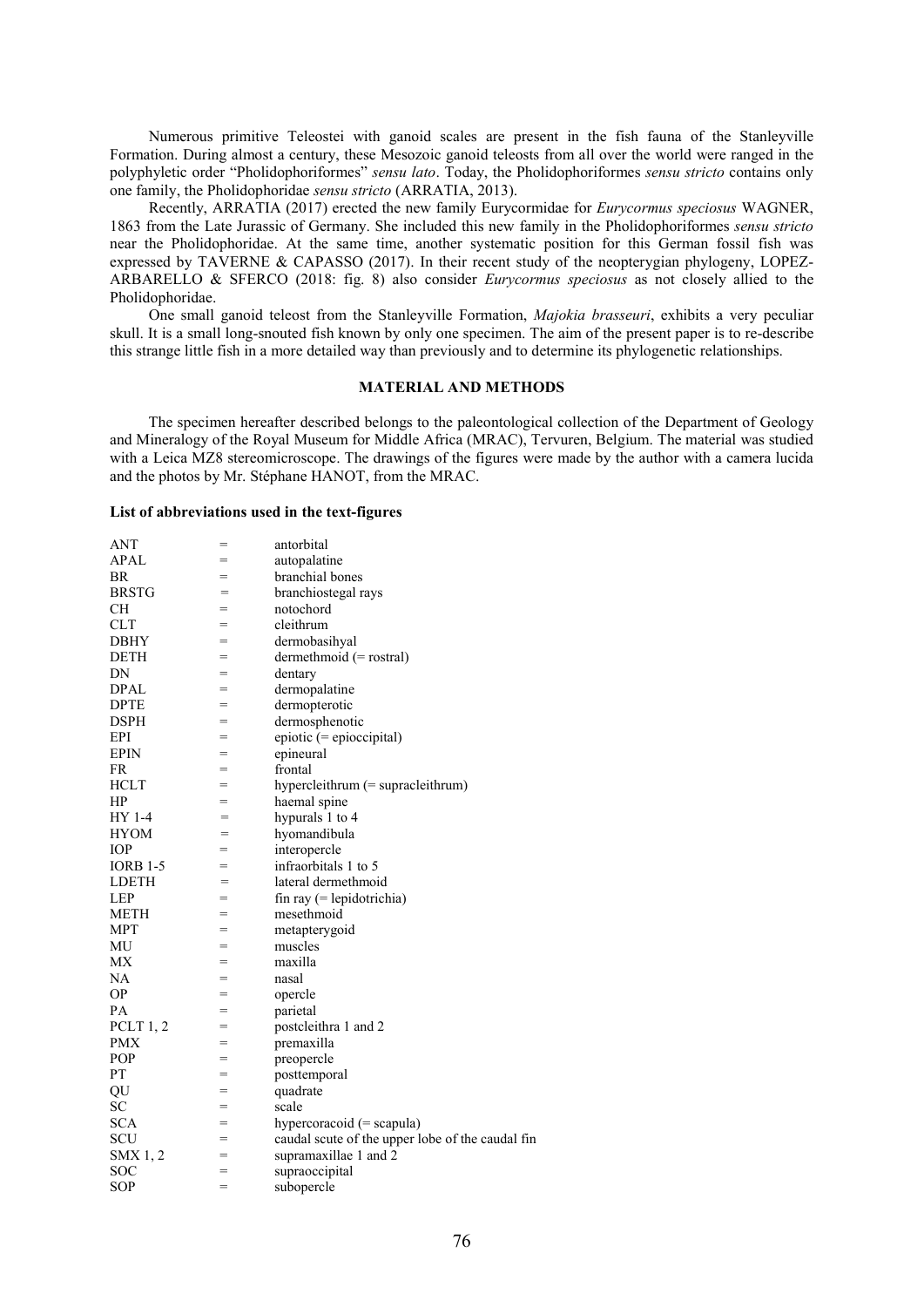| <b>SORB</b> 1, 2 | =   | supraorbitals 1 and 2                |
|------------------|-----|--------------------------------------|
| ST               | $=$ | supratemporal $(=$ extrascapular $)$ |
| SY.              | $=$ | symplectic                           |
| V                | =   | vertebra                             |
| b. fu.           | $=$ | basal fulcra                         |
| br.              | $=$ | broken                               |
| ep. f.           | $=$ | dorsal fossa on the epiotic          |
| ex. c.           | $=$ | extrascapular sensory commissure     |
| fr. fu.          | $=$ | fringing fulcra                      |
| gr.              | $=$ | grooves on the autopalatine          |
| iorb. c.         | $=$ | infraorbital sensory canal           |
| L.               | $=$ | left                                 |
| 1. l. c.         | $=$ | lateral line sensory canal           |
| ot. c.           | $=$ | otic sensory canal                   |
| p. l.            | $=$ | pit-line                             |
| pop. c.          | $=$ | preopercular sensory canal           |
| q. pr.           | $=$ | bony process of the quadrate         |
| r.               | $=$ | rigth                                |
| sorb. c.         | =   | supraorbital sensory canal           |

# SYSTEMATIC PALEONTOLOGY

Subclass Actinopterygii KLEIN, 1885 Series Neopterygii REGAN, 1923 Division Teleostei MÜLLER, 1845 Order Majokiiformes *nov. ord.*

## *Diagnosis*

The same as the family (only one family in the order)

Family Majokiidae DE SAINT-SEINE, 1955

### *Diagnosis*

The same as the genus (monogeneric family)

Genus *Majokia* DE SAINT-SEINE, 1955

### *Diagnosis*

The same as the species (monospecific genus)

### Species *Majokia brasseuri* DE SAINT-SEINE, 1955

### *Emended diagnosis*

 Small ganoid teleost. Dermal bone of the skull covered by a thin layer of ganoin but not ornamented. Endochondral mesethmoid strongly hypertrophied. Fused toothless lateral dermethmoids, dermethmoid (= rostral) and nasals lying on the mesethmoid. No rostral sensory commissure on the dermethmoid. Nasals large and not meeting on the mid-line. Biting apparatus involving the lower jaw, the palatine bones and the dermobasihyal but not the upper jaw. One large symphyseal tooth on the dentary. Two large teeth on the dermopalatine. Autopalatine very elongate and bearing grooves for muscles insertion. Upper jaw short, deep and toothless. First supramaxilla reduced. Second supramaxilla hypertrophied. Medio-parietal skull. Supraoccipital ossified. A dorsal fossa present on the epiotic. Quadrate with a strongly developed bony process. One antorbital, five short infraorbitals, one dermosphenotic, two small supraorbitals and no postorbital (= suborbital). Infraorbitals with a wide subocular shelf. Preopercle with an elongate ventral branch. Opercle large and ovoid. Spines on the preopercle, the interopercle and the subopercle. Supraorbital and otic sensory canals not in contact. A vertical pit-line on the dermopterotic. Dermobasihyal elongate, narrow, toothed and reaching the symphysis. Small cleithrum triangular in shape. Two postcleithra. Pectoral fin elongate, with one impair basal fulcrum. First pectoral ray segmented in the distal region, with fringing fulcra fused to the basal portion and free fringing fulcra associated to the segmented region. Vertebrae completely ossified, ornamented with alveoli (autocentra present).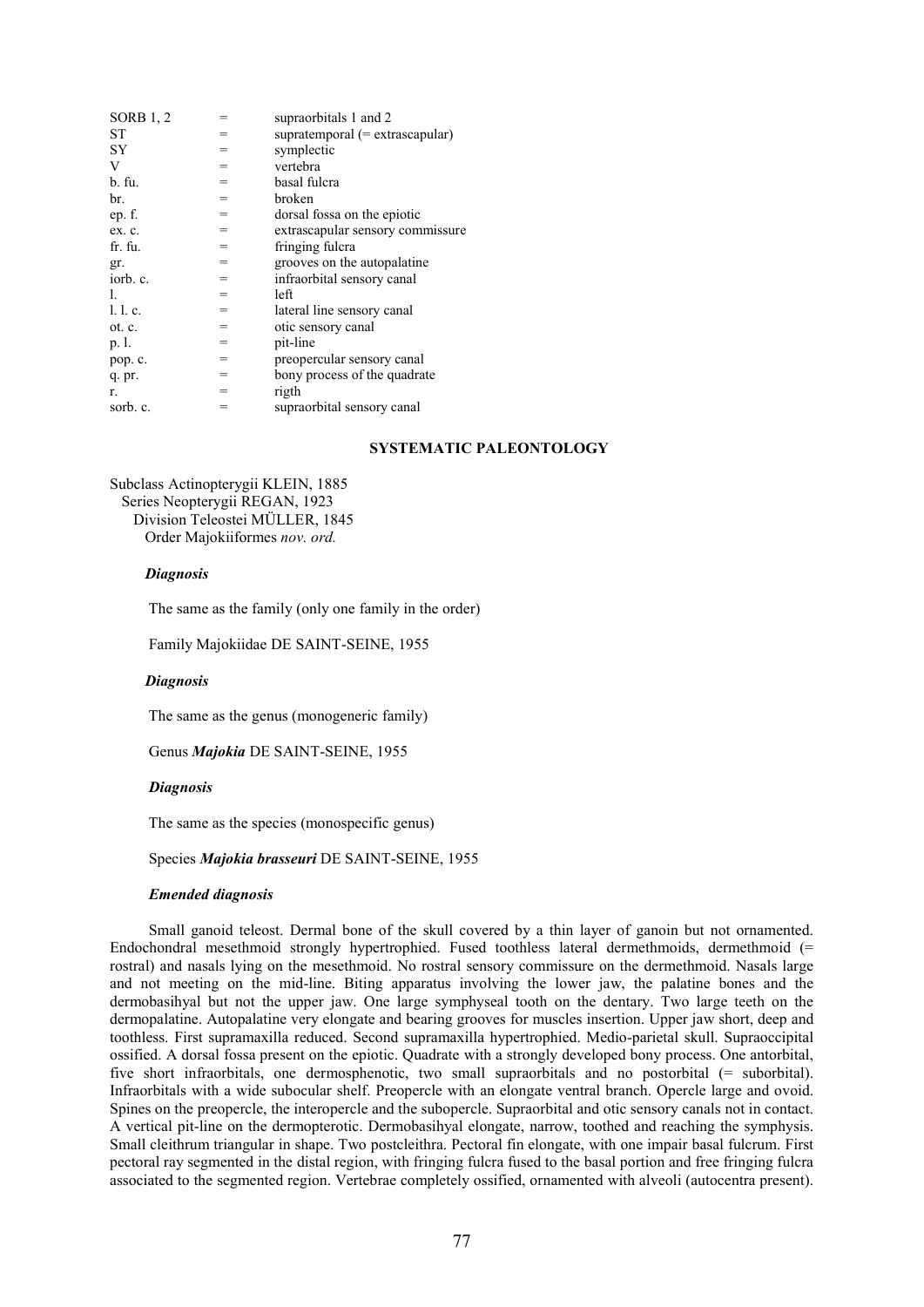Ossified epineurals. Caudal skeleton with 4 hypurals, three strongly enlarged and one narrow. Flank scales of the middle region extremely deep, some with weakly marked denticles on the posterior margin. 32 deep scales along the body. Lateral line canal deflected into the scale row just below the deep scales.

## Holotype and only specimen

 Specimen MRAC RG 7871: a nearly complete specimen (Fig. 1). The caudal fin is missing. Total length: 60 mm.



Figure 1. *Majokia brasseuri* DE SAINT-SEINE, 1955. Holotype MRAC RG 7871. The scale is in centimetre.

### Other material

 DE SAINT-SEINE (1955: 107) also mentions a paratopotype (specimen MRAC RG 7545a, b) from the Mekombi river. However, this badly preserved sample differs from *Majokia brasseuri* by the shape of its preopercle and of its cleithrum and by its ring-like vertebrae. This specimen does not belong to *Majokia brasseuri* but to the family Pleuropholidae, one of the numerous lineages of "pholidophoriform" fishes.

# Formation and locality

 Stanleyville Formation, level 4 (black bituminous shales), Majoki river, 50 km South-East of Kisangani, Democratic Republic of Congo.

### **Osteology**

# *The skull* (Figs 2-5)

 The skull is preserved in dorsal view. The dermal bones are covered by a thin layer of ganoine but are not ornamented. The bones of the endocranium are not visible, except the mesethmoid.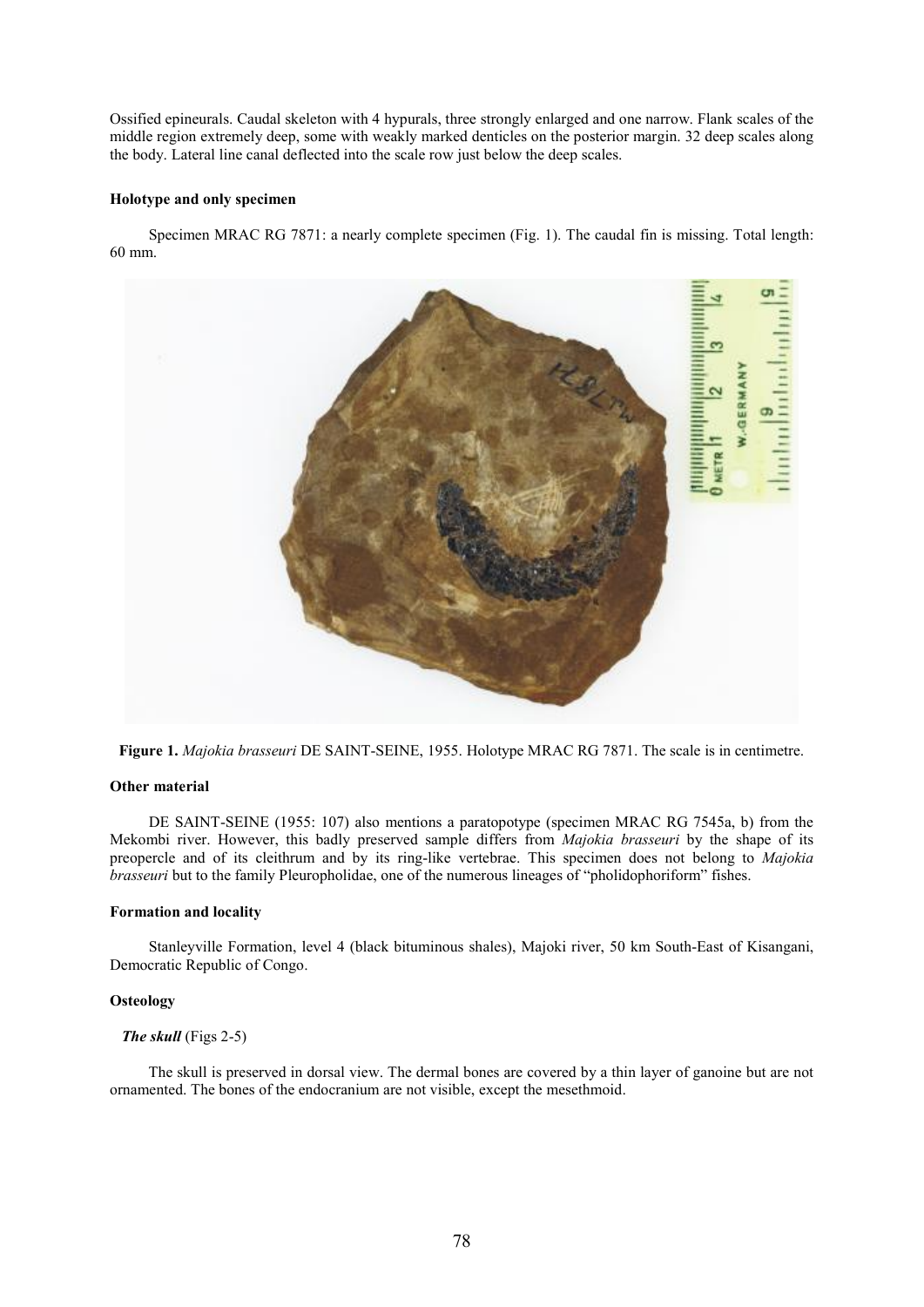

. Figure 2. *Majokia brasseuri* DE SAINT-SEINE, 1955. Head region of holotype MRAC RG 7871. The scale is in millimetre.

 The very elongate snout is highly specialized and was completely misunderstood by DE SAINT-SEINE (1955). A long, broad, massive endochondral mesethmoid occupies the middle of the snout region and is partly covered by the two nasals on its lateral sides and by the frontals posteriorly. Two small dermal bones are lying on the dorsal face of this mesethmoid. The anterior bone is formed by a pair of small, fused and toothless lateral dermethmoids, with a rounded anterior margin and two short posterior processes. The posterior bone is the ovoid dermethmoid (= rostral). This small dermethmoid is devoid of rostral sensory commissure. The tip of the snout is formed by the highly specialized palatine bones that are located between the two halves of the upper jaw and anterior to the mesethmoid. This anterior and well exposed position of the palatine bones is totally unusual. The two autopalatines ("rostraux latéraux" in DE SAINT-SEINE, 1955: fig. 85) are pressed the one against the other. They are very elongate and thick bones, with a long acuminate posterior extremity. They bear two or three well marked groves on their external side, just at the level of the anterior margin of the mesethmoid. The right dermopalatine is the only one visible. It is an ovoid massive bone much smaller than the autopalatine. It is turned upside down due to the fossilisation and is located against the right autopalatine. But its normal position certainly was just below the autopalatine. The oral side of this right dermopalatine bears two large tooth sockets but the fang-like teeth are not preserved. The nasals are wide bones, with a pointed anterior extremity and two or three spines on their posterior margin. The two bones do not meet on the mid-line, a small part of the subjacent mesethmoid remaining visible between them posterior to the dermethmoid. The anterior part of the supraorbital sensory canal is clearly visible on the left nasal. The vomer and the lateral ethmoids are hidden by the other bones of the snout. It is possible that the lateral ethmoids are integrated in the extremely massive mesethmoid. A hypothesis concerning the functional morphology of this strange snout is proposed in the chapter "Discussion".



Figure 3. *Majokia brasseuri* DE SAINT-SEINE, 1955. Ethmo-palatine region and skull roof of holotype MRAC RG 7871.

 The skull roof is composed of three paired bones, the frontal, the parietal and the dermopterotic. The anterior region is narrow but the width of the skull roof increases posteriorly and the postorbital region is much broader. The two frontals are fused together in the anterior region but a suture between the two bones subsists in the posterior area. Anteriorly, the two bones are rather narrow but they broaden at the level of their middle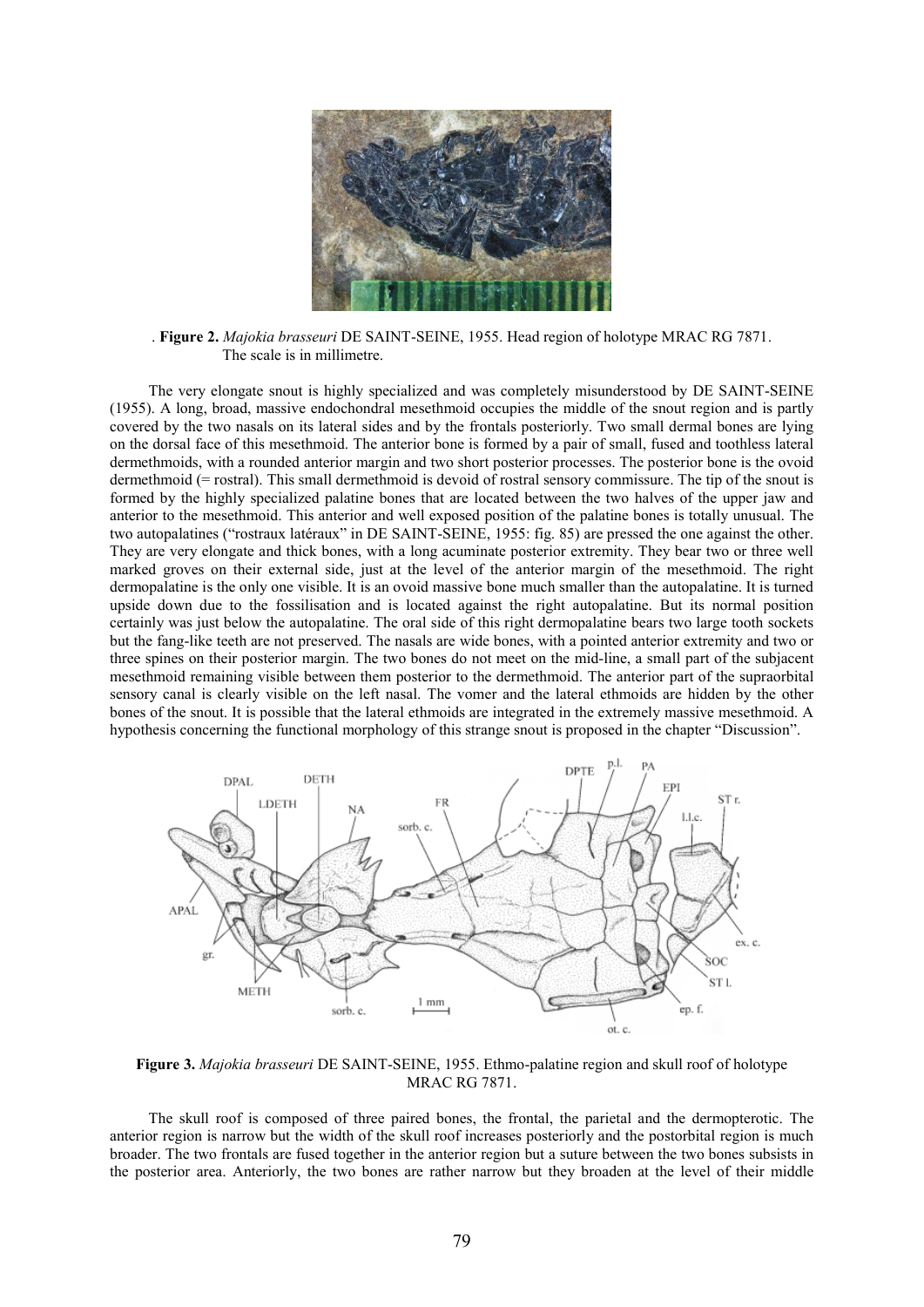region. The posterior region of the frontals is narrower and surrounded by the dermopterotics. The supraorbital sensory canal is visible on the frontal. It bears a few pores. The two parietals meet on the mid-line (medioparietal skull). They do not bear pit-lines. The dermopterotic is a large bone. It has a process at its posterior external corner. An open otic sensory canal is visible along the external margin of the left dermopterotic. There is no connexion between the supraorbital and the otic canals. The dermopterotic also bears a vertical pit-line.

 Three bones, the two epiotics (= epioccipitals) and the supraoccipital, are visible behind the parietals. A small fossa is present on the dorsal side of each epiotic as in many fossil osteoglossid fishes (TAVERNE, 1978: figs 3, 4, 16, 21, 22; among others). The supraoccipital is smaller than the epiotic and it forms a slightly marked posterior protuberance.

 A small part of the left supratemporal and the complete right supratemporal are preserved behind the braincase. It is a large triangular bone bearing the extrascapular sensory commissure and the beginning of the lateral line sensory canal located along its basal margin.

 Two elements of the palato-quadrate arch are visible on the left side of the skull. The quadrate is displaced in the orbit, due to the fossilization. Its articular condyle and its anterior margin are hidden by the nasal and the supraorbitals. A long and strong bony process is fused with the posterior ventral corner of the bone. The metapterygoid, located just before the hyomandibula and above the ventral branch of the preopercle, is longer than deep.



Figure 4. *Majokia brasseuri* DE SAINT-SEINE, 1955. Skull and suspensorium of holotype MRAC RG 7871. The captions of the bones shown in Fig. 3 are not mentioned in Fig. 4.



Figure 5. *Majokia brasseuri* DE SAINT-SEINE, 1955. Left quadrate of holotype MRAC RG 7871.

 The toothless upper jaw is well preserved on the left side of the skull. The premaxilla is a large and deep bone, with a straight lower margin and rounded anterior and dorsal borders. There is no symphyseal upper process. The maxilla is broken in three fragments. The bone is rather short, deep and curved. There are two supramaxillae. The first one is very small and almost completely surrounded by the hypertrophied second supramaxilla that bears a long pointed anterior process. The anterior region of the two dentaries is the only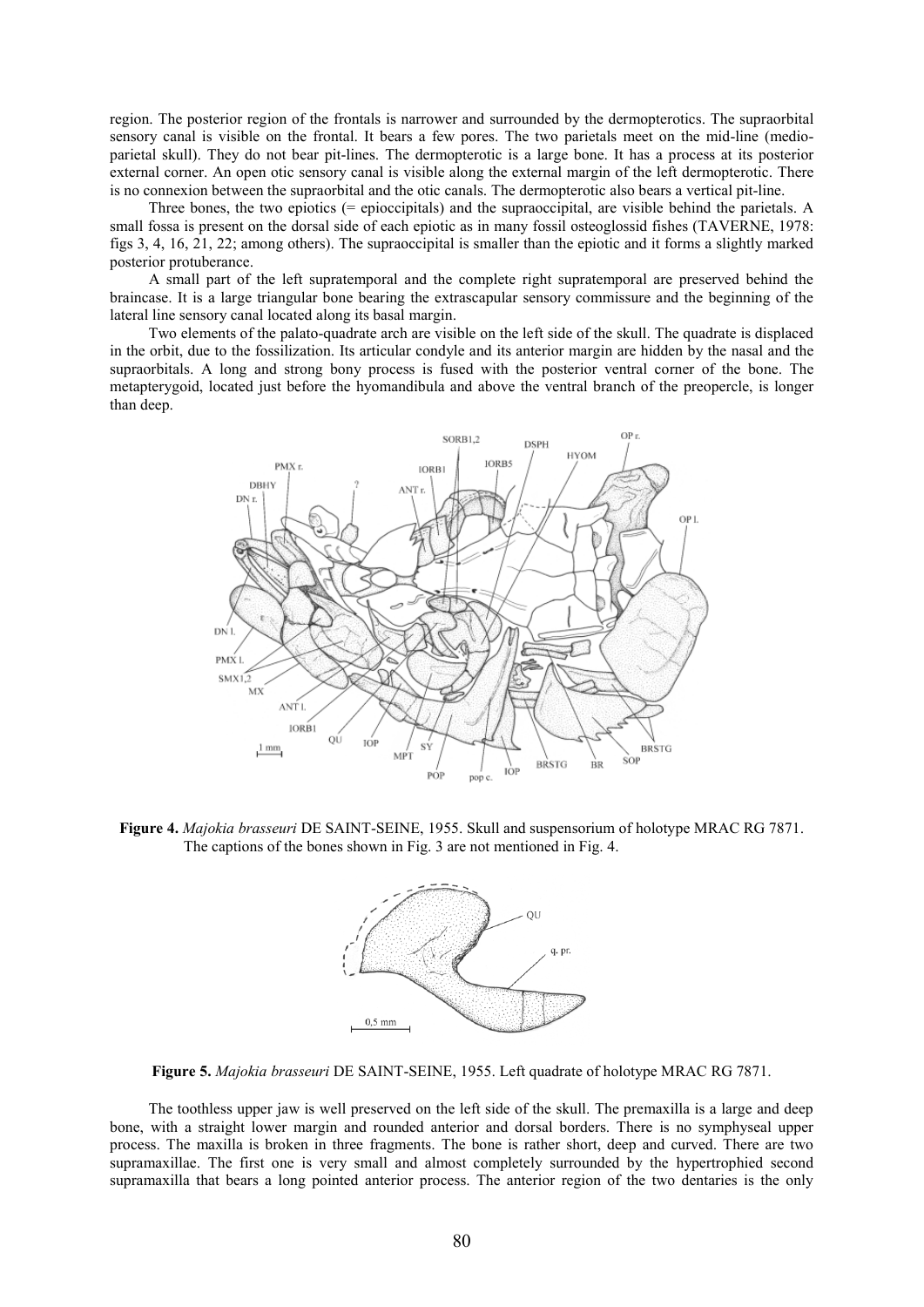visible part of the lower jaw. This dentary is narrow and toothless, except at its symphyseal extremity that bears a large socket for a lost fang-like tooth.

 The orbital series contains one antorbital, five infraorbitals, one dermosphenotic and two supraorbitals but no postorbital (= suborbital). The right antorbital is partly covered by the nasal but the left antorbital is complete though partly broken. The anterior part of the bone is elongated in a long and thin process that reaches the rostral region. The five infraorbitals are rather short and they exhibit a wide subocular shelf. The third and the fourth infraorbitals are not larger than the other pieces of the series. The dermosphenotic is well developed. The two supraorbital are small. The first one is ornamented with weakly marked ridges. The infraorbital sensory canal is visible on the antorbital and the first four infraorbitals on the right side of the skull.

 The preopercle is composed of two long branches, the lower one being very elongate. The bone bears three small spines on its posterior ventral corner. The preopercular sensory canal is visible on the dorsal branch. The opercle is a large bone, more or less ovoid and a little broader in its lower region than more dorsally. The subopercle is wide, with a small ascending process on its anterior dorsal corner and five spines on its ventral margin. The interopercle is a long element partly covered by the preopercle. It has a spine on its posterior ventral corner. Some fragments of branchiostegal rays are visible but no gular plate.

 The hyomandibula is a rather large bone. Its articular head is partly hidden by the dermosphenotic. There is a small anterior wall in its upper region. Its ventral branch is curved and the lower extremity is acuminate. A small bone located between the lower extremity of the hyomandibula and the upper margin of the preopercle probably is a fragment of the symplectic. A long and narrow dermobasihyal (= dermentoglossum), bearing a few small teeth sockets, is visible between the two dentaries. The bone reaches the symphysis. There are some fragments of branchial bones and branchiospines preserved below the left dermopterotic.

### *The girdles* (Figs 6, 7)

 The left pectoral girdle is almost completely preserved. The postemporal is a large bone. The hypercleithrum is deep and narrow, with a median crest in its lower part and a small posterior process in its upper region. The lateral line sensory canal is visible at the top of the bone. There are two postcleithra, the ventral one being wider than the dorsal. The cleithrum is triangular in shape but rather small. It bears a notch in its lower margin in which a small knob-like hypercoracoid (= scapula) is visible. The lower postcleithrum and the cleithrum are ornamented with small tubercles. No trace of a hypocoracoid (= coracoid *sensu stricto*) is visible. If this bone exists, it would be strongly reduced and completely hidden by the cleithrum. There is no clavicle. A small part of the right pectoral fin is displaced on the right margin of the skull, at the level of the suture between the frontal and the dermopterotic. The fin begins with a short impair basal fulcrum with a broad basis and an acuminate dorsal extremity. The first three rays and a small fragment of the basal fulcrum of the left pectoral fin are also preserved. The first ray is stronger than the two following ones. Its distal part is segmented. A series of fringing fulcra are fused to the basal part of the ray. The fringing fulcra are free at the level of the segmented part of the ray.

 The pelvic bones are hidden by the scales. The ventral fins are incompletely preserved. Only one complete ray and some fragments of another ray are visible. The complete ray is not segmented and it bears a few small fringing fulcra.



Figure 6. *Majokia brasseuri* DE SAINT-SEINE, 1955. (A) Left pectoral girdle of holotype MRAC RG 7871. (B) The small displaced part of the right pectoral fin showing the basal fulcrum.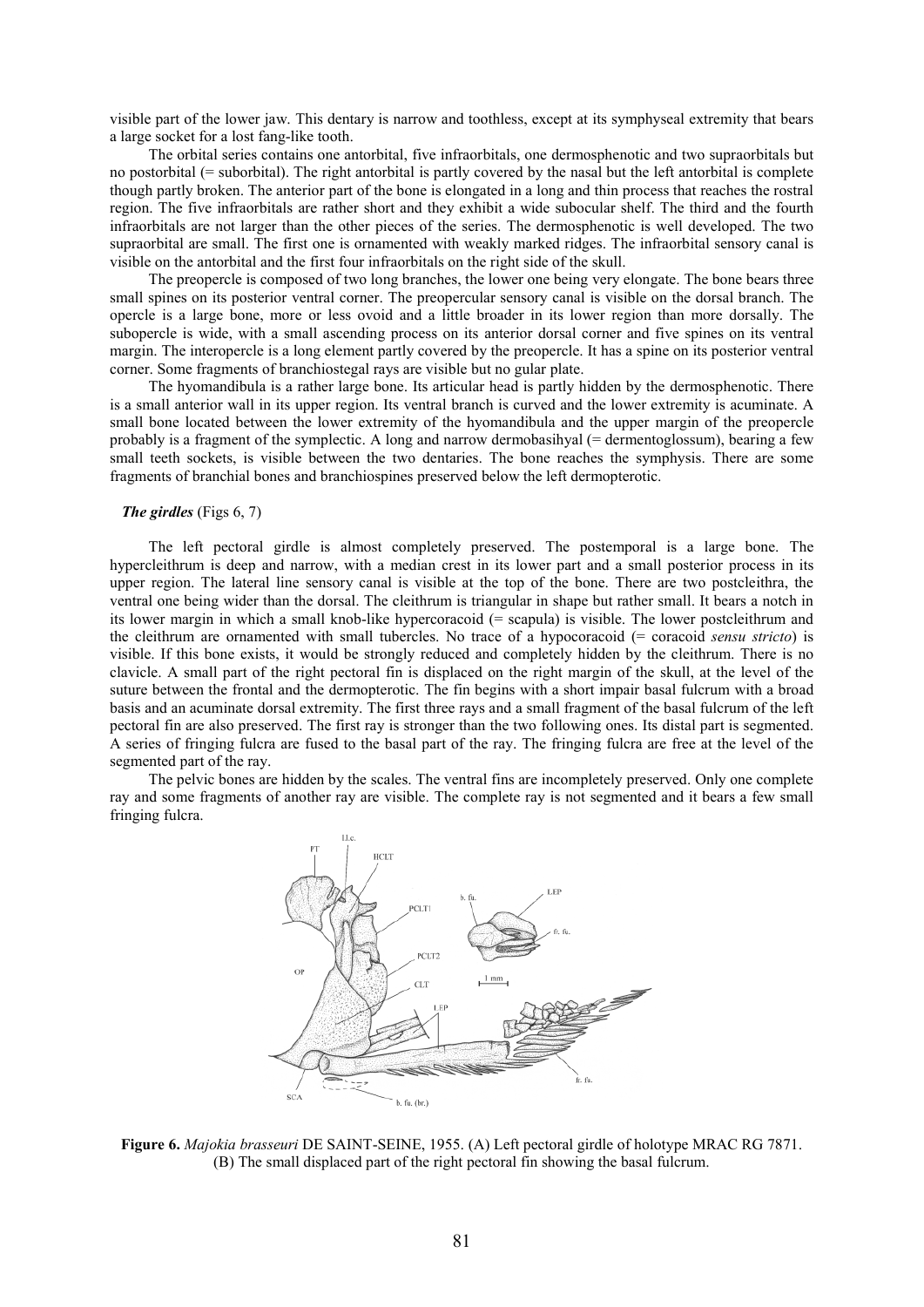

Figure 7. *Majokia brasseuri* DE SAINT-SEINE, 1955. Fragment of the ventral fin of holotype MRAC RG 7871.

### *The axial skeleton* (Fig. 8)

 Two vertebrae are visible between the scales, above the anal fin. A third vertebra is preserved a little before that level. These vertebrae are strongly ossified. The notochord is slightly constricted. The lateral face is ornamented with numerous small alveoli. This well marked ornamentation indicates that autocentra surround the chordacentra. Strong haemal spines are fused to the centra. Fragments of long and thin bones, the epineurals, are visible near the first preserved vertebra.



Figure 8. *Majokia brasseuri* DE SAINT-SEINE, 1955. Three vertebrae of holotype MRAC RG 7871.

#### *The dorsal and anal fins* (Fig. 9)

 No trace of a dorsal fin is visible. The fin perhaps was lost during the fossilization. It is also possible that *Majokia* was devoid of dorsal fin.

 Some fragments of the anal fin are preserved below the eighteenth, the nineteenth and the twentieth rows of scales. There is one impair basal fulcrum, with a large and bifid base and an acuminate upper extremity and fragments of at least five rays. The first two long rays are pointed and not segmented. No fringing fulcrum is present but this apparent absence perhaps is due to the bad preservation of the fin.



Figure 9. *Majokia brasseuri* DE SAINT-SEINE, 1955. Beginning of the anal fin of holotype MRAC RG 7871.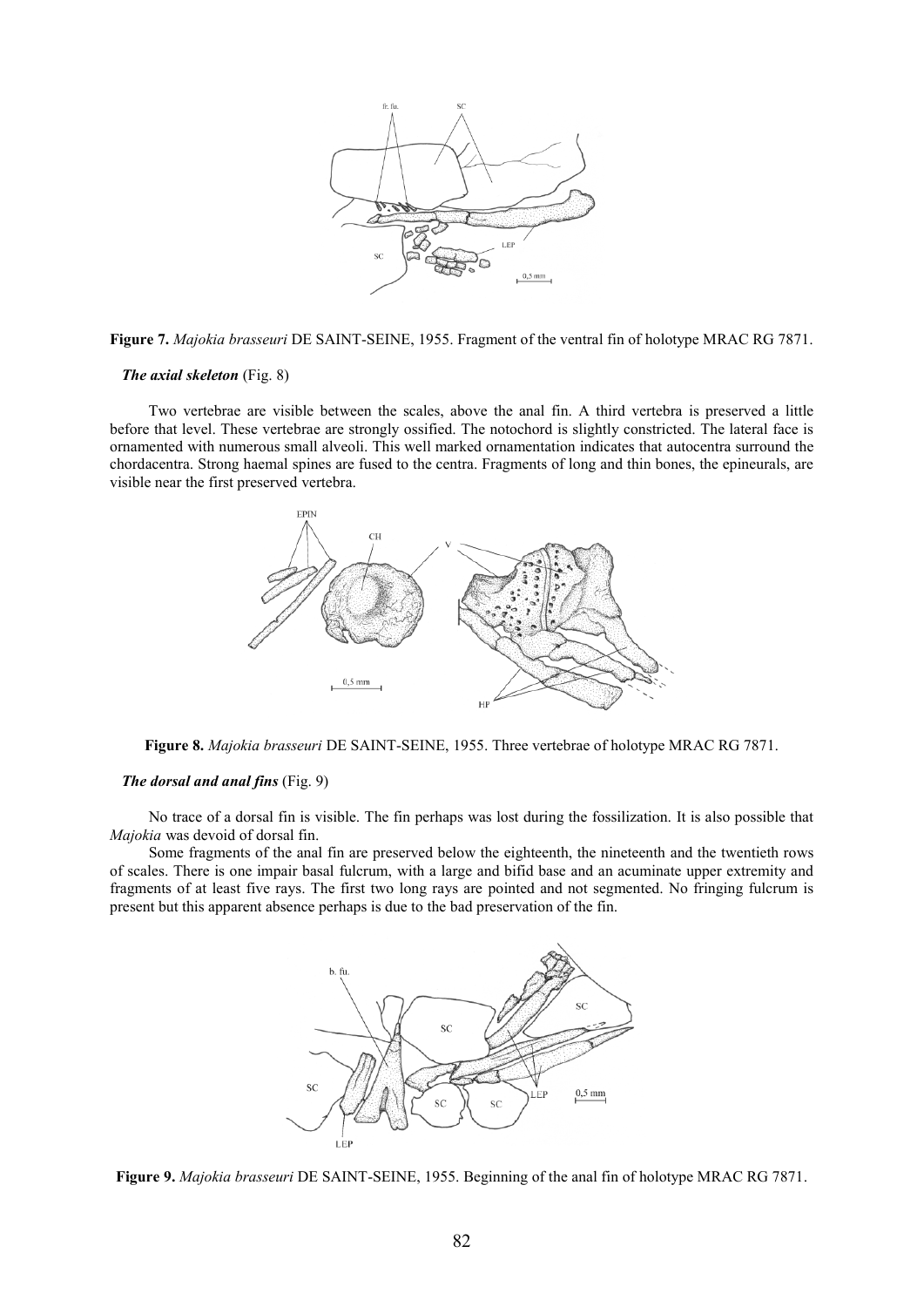# *The caudal skeleton* (Figs 10-12)

 Four hypurals are preserved but they are displaced because of the fossilization. The first three are strongly broadened, while the fourth one remains narrow. The other caudal bones and the caudal fin are missing.



Figure 10. *Majokia brasseuri* DE SAINT-SEINE, 1955. Caudal region of holotype MRAC RG 7871. The scale is in millimetre.



Figure 11. *Majokia brasseuri* DE SAINT-SEINE, 1955. Caudal endoskeleton of holotype MRAC RG 7871.



Figure 12. *Majokia brasseuri* DE SAINT-SEINE, 1955. (A) Dorsal caudal scute and (B) ventral basal fulcrum of the caudal fin of holotype MRAC RG 7871.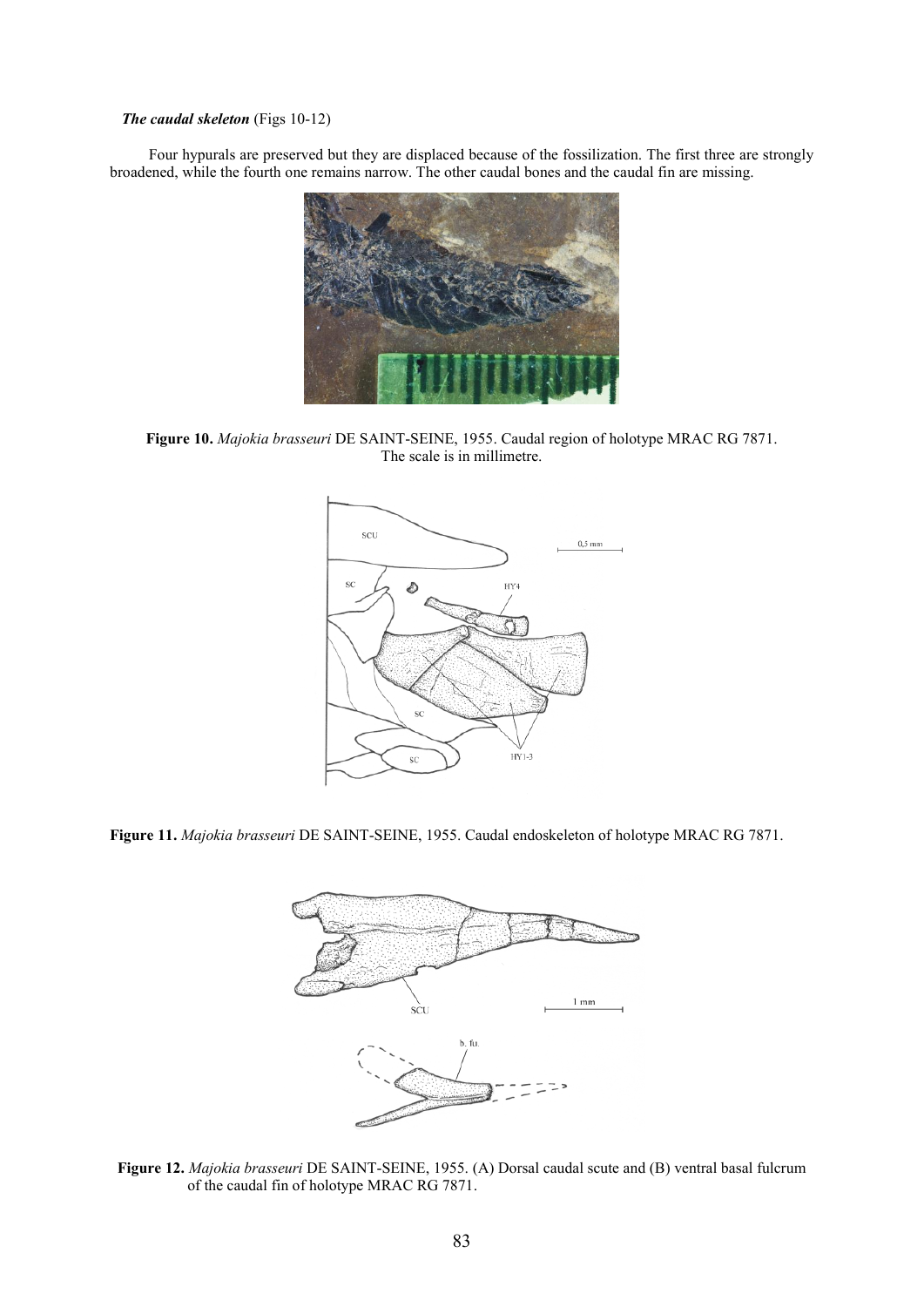#### *The squamation* (Fig. 13)

 All scales are covered by a layer of ganoine and exhibit a smooth surface. No trace of a peg-and-socket system of articulation is visible. The scales of the middle region of the flanks are extremely deep but do not bear the lateral line sensory canal, as is the case in the Pleuropholidae. Weakly marked denticles are visible on the posterior margin of some of these deep scales. There are 32 deep scales along the body The other scales are much smaller and often have a spine at their posterior ventral corner. The lateral line canal crosses the rank of small ventral scales that are located immediately under the deep flank scales.

 An elongate and broad caudal scute, with an acuminate posterior extremity, is preserved in the dorsal region of the tail. Ventrally, a large basal fulcrum, with a bifid posterior extremity, is also visible.



Figure 13. *Majokia brasseuri* DE SAINT-SEINE, 1955. (A) Flank scales. (B) Dorsal scales. (C) Ventral scale bearing the lateral line sensory canal.

### DISCUSSION

#### The relationships of *Majokia* within Neopterygii

The presence of a well developed interopercle attests that *Majokia* belongs to Neopterygii.

 *Majokia* has two supraorbitals, two supramaxillae, the lateral dermethmoids separated from the premaxillae, an interopercle almost totally covered by the preopercle, a bony endochondral mesethmoid partly covered by the dermethmoid (= rostral), the fused lateral dermethmoids and the nasals, a well developed supraoccipital, a toothed dermobasihyal, a large bony process on the quadrate, epineurals and ganoid scales. The mixed presence of these osteological features indicates that the relationships of the Congolese fish are to be found within the basal teleosts of the "pholidophoriform" assemblage.

#### *Majokia* and the Pleuropholidae

 *Majokia* and Pleuropholidae share a very peculiar character unknown in other "Pholidophoriformes". Their flank scales are extremely deep but do not bear the lateral line sensory canal, except for the first ones. The canal is deflected into the scale-row just below these deep flank scales. Moreover, *Majokia* exhibits short jaws, a deep upper jaw and a preopercle with the ventral branch longer than the dorsal one as in *Pleuropholis*  EGERTON, 1858, the type-genus of the family Pleuropholidae (PATTERSON, 1973, fig. 16).

 However, in this case, these specialized features seem to be homoplasies and not synaopomorphies that would unit the two lineages. Indeed, *Majokia* and Pleuropholidae differ by many important characters and could not be close relatives. Pleuropholidae exhibit a normal morphology of the snout (PATTERSON, 1973: fig. 16; TAVERNE & CAPASSO, 2015: fig. 10 [right], 2019: figs 6, 7, 10). Their lateral dermethmoids are reduced and fused to the dermethmoid (= rostral), forming a pair of lateral processes (TAVERNE, 2015b: fig. 9). They have one large postorbital (= suborbital), only one reduced supramaxilla, ring-like vertebrae and narrow hypurals in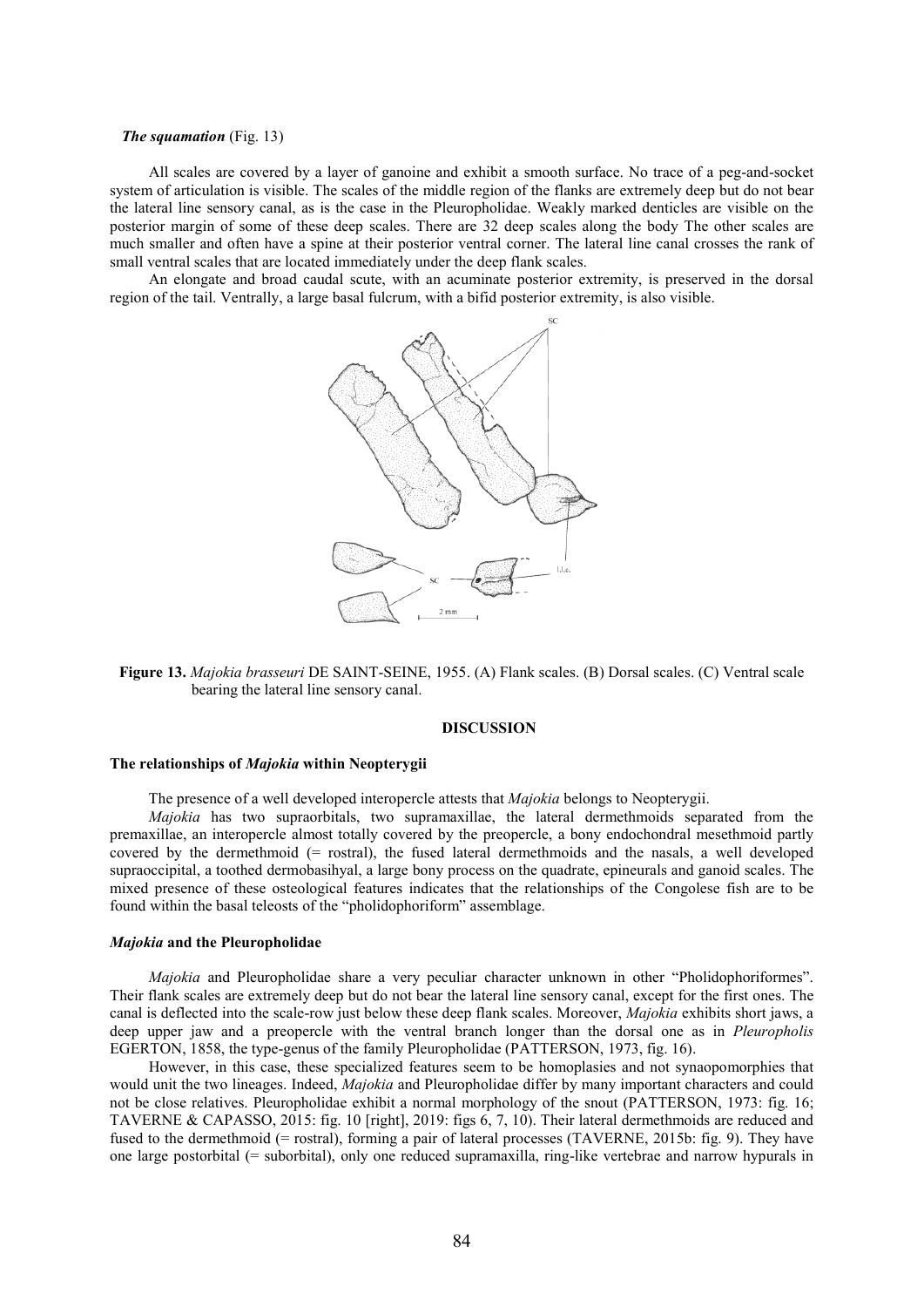the caudal endoskeleton (PATTERSON, 1973: figs 16, 17; BRAVI, 1988: fig. 3; BRITO & GALLO, 2002: fig. 4; ALVARADO-ORTEGA & BRITO, 2016: figs 1B, 3).

#### The systematic position of *Majokia* within "Pholidophoriformes" (Fig. 14)

 In the hypotheses of phylogeny proposed by TAVERNE (2011a, b, 2014a, b, 2015b) and by LÓPEZ-ARBARELLO & SFERCO (2018) for the "Pholidophoriformes" *sensu lato*, Catervariolidae are positioned as the most basal lineage of the all group. Fishes of this family still have toothed lateral dermethmoids occupying the symphysis, premaxillae located posterior to the symphysis, only one small supramaxilla, a weakly marked "leptolepid" notch on the dentary, three coronoids in the lower jaw, three supraorbitals, two or three large postorbitals completely separating the infraorbitals from the opercular series, a crescent-like preopercle and a few other primitive characters (TAVERNE, 2011b, 2014a, 2015b).



Figure 14. Opercular series (A) in the ganoid teleosts with a crescent-like prepercle (Catervariolidae, Ichthyokentemidae, Signeuxellidae), (B) in ganoid teleosts with a preopercle ventrally enlarged (Pholidophoridae and most "pholidophoriform" fishes) and (C) in teleosts with a preopercle divided in two branches and covering the interopercle (*Majokia*, Pleuropholidae, teleosts with cycloid scales).

 Ichthyokentemidae are joined to Catervariolidae in LÓPEZ-ARBARELLO & SFERCO (2018: fig. 8). Indeed, they share many of the primitive characters known in Catervariolidae but have the ventral postorbital fused to the fourth infraorbital, only one coronoid and a well marked "leptolepid" notch (GRIFFITH & PATTERSON, 1963; GRIFFITH, 1977; PATTERSON, 1975).

 Signeuxellidae also have fused toothed lateral dermethmoids located at the symphysis, small premaxillae laterally positioned, only one supramaxilla and a crescent-like preopercle (TAVERNE, 2017).

 Ankylophoridae, Pholidophoridae, Eurycormidae, Dorsetichthyidae and most other "pholidophoriform" fishes represent a more evolved subgroup in which there are two supramaxillae, only two supraorbitals, an enlarged third infraorbital reaching the preopercle, never more than one large postorbital and a preopercle that is no more crescent-like ( RAYNER, 1948; NYBELIN, 1966; PATTERSON, 1973; TAVERNE, 2011a, 2014b, 2018; TAVERNE & CAPASSO, 2017; TAVERNE & STEURBAUT, 2017; ARRATIA, 2013, 2017; among others). The osteological characters of *Majokia* show that the genus belongs to this subgroup.

 Pholidophoridae and most "pholidophoriform" fishes exhibit a preopercle that has a narrow upper region and a broadened lower region and, thus, that is not crescent-like. However, the interopercle is always completely or almost completely exposed below the preopercle and the subopercle in the ganoid teleosts with a crescent-like preopercle as in those with a ventrally enlarged preopercle (Fig. 14 A, B). In teleosts with cycloid scales, the morphology of the opercular series is more advanced. The preopercle is generally composed of two branches, one ventral and one dorsal, and a major part of the interopercle is covered and hidden by the ventral branch of the preopercle (Fig. 14 C). Majokiidae and Pleuropholidae share this apomorphic character. Within the "pholidophoriform" assemblage, these two families seem thus more closely related to the cycloid teleosts than are the other lineages of the group.

 Pleuropholidae have ring-like vertebrae that are devoid of autocentra as in other "pholidophoriform" fishes. *Majokia* exhibits strongly ossified vertebrae that constrict the notochord. Such a shape of the centra is closer to that of the cycloid teleosts than to the vertebral morphology of the other "Pholidophoriformes". Moreover, autocentra are present in the vertebrae of *Majokia*. The presence of autocentra is generally considered as an apomorphy share by Leptolepididae and the more evolved teleosts (ARRATIA *et al.*, 2001: 147).

 The conclusion seems clear. Within all the ganoid fishes of the "pholidophoriform" assemblage, *Majokia*  is the most closely related genus to the teleosts with cycloid scales.

### The "Pholidophoriformes" and the erection of the new order Majokiiformes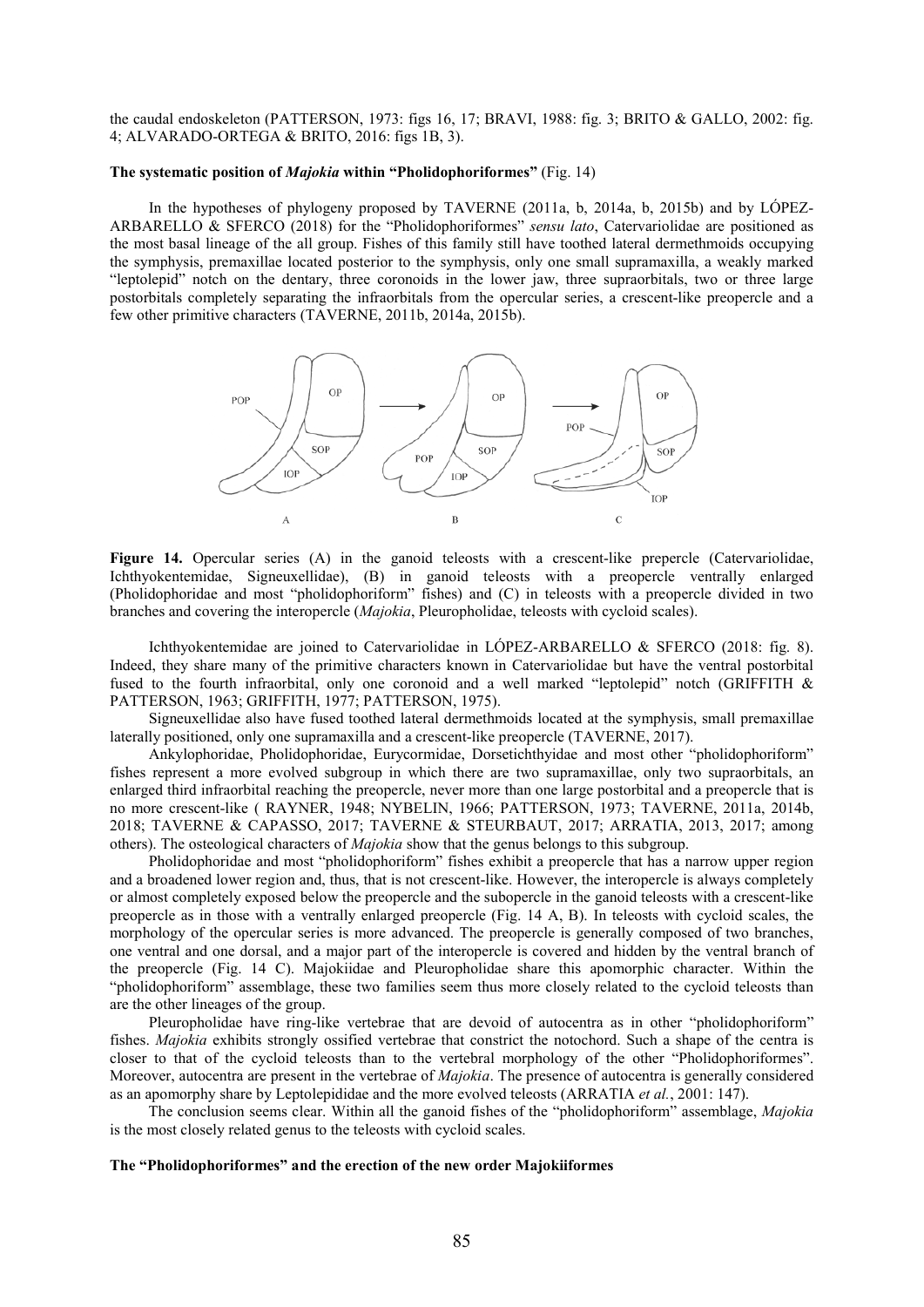The break-up of the old polyphyletic and heterogenous order "Pholidophoriformes" is now largely begun. Today, Pholidophoriformes *sensu stricto* are restricted to the unique family Pholidophoridae (ARRATIA, 2013). ARRATIA (2017) also includes the Eurycormidae in the Pholidophoriformes *sensu stricto* but, as previously mentioned, that systematic position is challenged by TAVERNE & CAPASSO (2017) and by LÓPEZ-ARBARELLO & SFERCO (2018). Several new orders were recently erected to accommodate some subgroups formerly ranged in the "Pholidophoriformes" *sensu lato*: Ligulelliformes, Catervarioliformes, Ankylophoriformes and Dorsetichthyiformes (TAVERNE, 2011a, b, c, 2014a, b; NELSON *et al.*, 2016).

 However, many genera and families in need of revision or incompletely known are still confined in the "Pholidophoriformes" *sensu lato* or left order *incertae sedis* (cf. KONWERT & HORNIG, 2018; among others).

 That was the case of *Majokia* until now. But, today, we know that *Majokia* greatly differs from all the other known lineages of the "pholidophoriform" assemblage. The anatomy of its snout and of its biting apparatus is absolutely unique within the group. Its strongly ossified vertebrae with autocentra, the shape of its infraorbitals, the loss of the postorbitals and its three hypertrophied hypurals are other major differences.

 *Majokia* is already the unique member of a peculiar family, the Majokiidae. But all these highly specialized features characterizing this Congolese fossil fish clearly show that the genus certainly deserves the erection of a peculiar order, the Majokiiformes.

### Functional morphology of the snout of *Majokia* (Fig. 15)

 As already written, *Majokia* has a highly specialized snout and a peculiar biting apparatus involving the lower jaw, the dermopalatines and the dermobasihyal but not the upper jaw.

 A large tooth is present at the sympyseal extremity of each dentary and two large teeth on each dermopalatine. The two dental and the four palatine teeth form a double hook-like gripper. The grooves on the dorsal side of the autopalatines allow the insertion of muscles also attached to the gigantic mesethmoid. When these muscles are contracted and shortened, they raise up the all palatal complex. When the contraction stops, the palatal complex abruptly comes down and the preys are harpooned between the dental and the palatine fang-like teeth. The work of these muscles needs to be attached on a very strong piece. That explains the extreme hypertrophy of the mesethmoid. After the capture, the smaller teeth of the dermobasihyal, perhaps coupled with vomerian teeth, could tear up the preys in pieces. The short, toothless but extremely deep upper jaw could operate as the blade of an axe, carving bigger preys in smaller fragments easier to gulp down.



Figure 15. *Majokia brasseuri* DE SAINT-SEINE, 1955. Reconstruction of the snout region. The action of the palatine bones during the capture of preys is shown. Above: the rest position. Below: the erected position. The upper jaw is removed to allow a better view of the mechanism.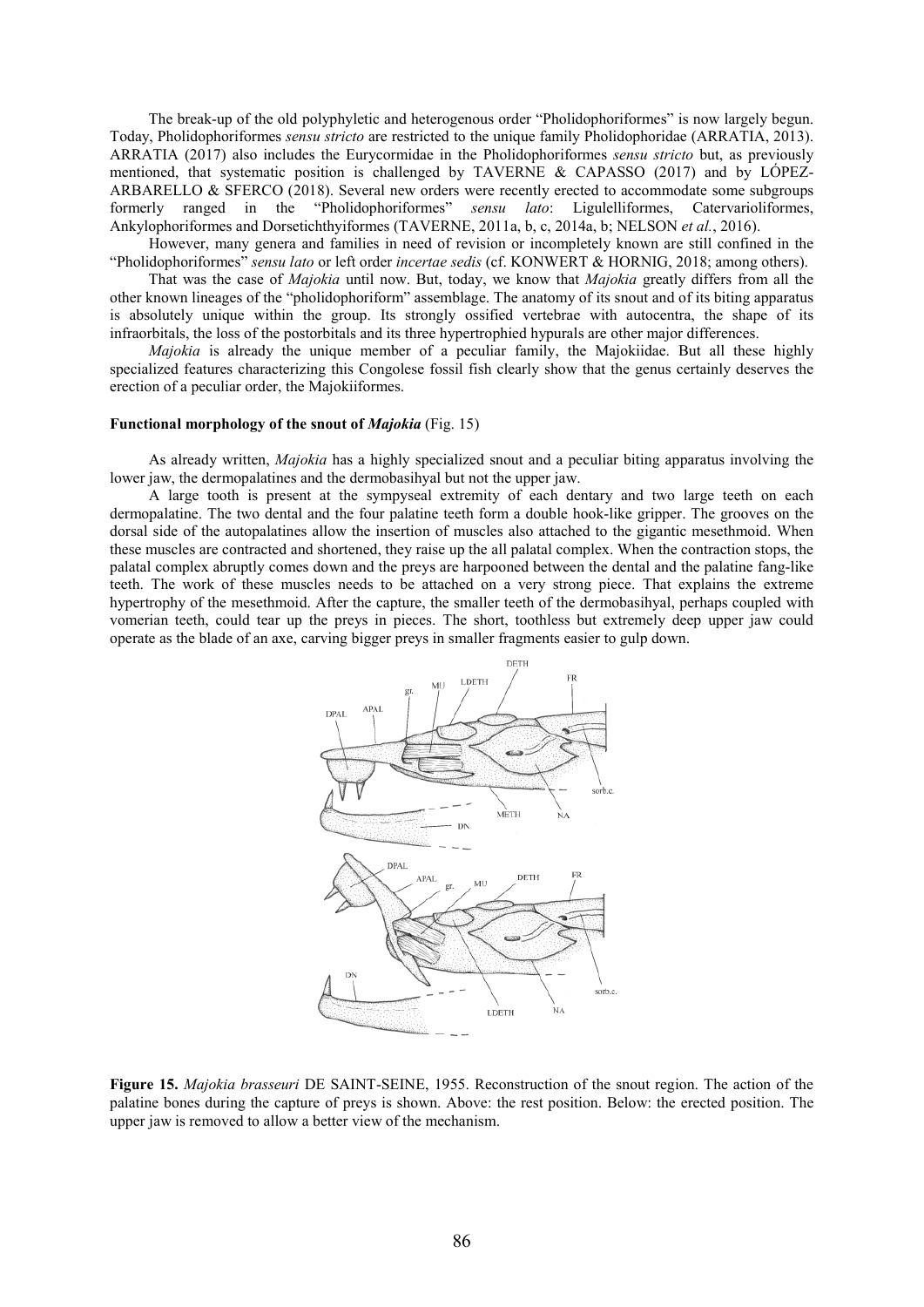#### ACKNOWLEDGMENTS

I greatly thank Dr. Thierry DE PUTTER and Dr. Florias MEES, from the Department of Geology and Mineralogy of the MRAC, for allowing me the access to the specimen studied in the present paper. I also thank Mr. Adriano VANDERSYPEN, from the Belgian Royal Institute for Natural Sciences, and Mr. Stéphane HANOT, from the MRAC, for their technical help. I am grateful to the anonymous reviewers who have read and commented the present text.

### **REFERENCES**

ALVARADO-ORTEGA, J. A. & BRITO, P. M., 2016. A Jurassic pleuropholid fish (Teleostei, Pleuropholidae) in the Tethys sea domain of North America. *Journal of Vertebrate Paleontology*, 36 (5): e1201767 (5 p.).

ARRATIA, G., 2013. Morphology, taxonomy, and phylogeny of Triassic pholidophorid fishes (Actinopterygii, Teleostei). *Journal of Vertebrate Paleontology,* 33, Supplement to Nr 6, *Memoir 13*: 1-138.

ARRATIA, G., 2017. New Triassic teleosts (Actinopterygii, Teleosteomorpha) from northern Italy and their phylogenetic relationships among the most basal teleosts. *Journal of Vertebrate Paleontology*, DOl: 10.1080/02724634.2017.1312690.

ARRATIA, G., SCHULTZE, H.-P. & CASCIOTTA, J., 2001. Vertebral column and associated elements in Dipnoans and comparison with other fishes: development and homology. *Journal of Morphology*, 250: 101-172.

BRAVI, S., 1988. Contributo allo studie del giacimento ad ittioliti di Pietraroja (Benevento). I. *Pleuropholis decastroi* n. sp. (Pisces, Actinopterygii, Pholidophoriformes). *Memorie della Società Geologica Italiana*, 41: 575-586.

BRITO, P. M. & GALLO, V., 2002. A new pleuropholid, *Gondwanapleuropholis longimaxillaris* n. g., n. sp. (Actinopterygii: Teleostei) from the Jurassic of north east Brazil. *Comptes Rendus Palevol*, 1: 697-703.

COLIN, J.-P., 1994. Mesozoic-Cenozoic lacustrine sediments in Zaire Interior Basin. *In*: GIERLOWSKI-KORDESCHAND, E. & KELTTZ, K. (eds), Global Geological Record of Lake Basins, I.G.C.P. Project 324,Cambridge University Press, Cambridge, 1: 31-36.

DE SAINT-SEINE, P., 1949. Les poissons des calcaires lithographiques de Cerin (Ain). *Nouvelles Archives du Muséum d'Histoire Naturelle de Lyon*, 2 : I-VII and 1-357.

DE SAINT-SEINE, P., 1950. Contribution à l'étude des vertébrés fossiles du Congo Belge. *Annales du Musée Royal du Congo Belge*, Tervuren (Belgique), Série in-8°, *Sciences Géologiques*, 5: 1-32.

DE SAINT-SEINE, P., 1955. Poissons fossiles de l'étage de Stanleyville (Congo belge).

Première partie. La faune des argilites et schistes bitumineux. *Annales du Musée Royal du Congo Belge*, Tervuren (Belgique), Série in-8°, *Sciences Géologiques*, 14: 1-126.

DE SAINT-SEINE, P. & CASIER, E. 1962. Poissons fossiles de l'étage de Stanleyville (Congo). Deuxième partie. La faune marine des Calcaires de Songa. *Annales du Musée Royal de l'Afrique Centrale*, Tervuren (Belgique), Série in-8°, *Sciences Géologiques*, 44: 1-52.

GRIFFITH, J., 1977. The Upper Triassic fishes from Polzberg bei Lunz, Austria. *Zoological Journal of the Linnean Society*, London, 60 (1): 1-93.

GRIFFITH, J. & PATTERSON, C., 1963. The structure and relationships of the Jurassic fish *Ichthyokentema purbeckensis*. *Bulletin of the British Museum (Natural History)*, *Geolology*, 8 (1): 1-43.

KONWERT, M. & HORNIG, M. K., 2018. *Grimmenichthys ansorgei*, gen. et sp. nov. (Teleostei, "Pholidophoriformes"), and other "pholidophoriform" fishes from the early Toarcian of Grimmen (Mecklenburg-Western Pomerania, Germany). *Journal of Vertebrate Paleontology*, 38 (3): 15 p., DOI: 10.1080/02724634.2018.1451871.

LÓPEZ-ARBARELLO, A. & SFERCO, E., 2018. Neopterygian phylogeny: the merger assay. *Royal Society Open Science*, 5 (172337): 1-35.

NELSON, J. S. T., GRANDE, T. & WILSON, M. V. H., 2016. Fishes of the World. Fifth edition. WILEY and Sons, New York: 707 p.

NYBELIN O., 1966. On certain Triassic and Liassic representatives of the family Pholidophoridae s. str. *Bulletin of the British Museum (Natural History)*, *Geology*, 11 (8): 351-432.

PATTERSON, C., 1973. Interrelationships of holosteans. *Zoological Journal of the Linnean Society*, London, 53, Supplement No. 1: 233-305.

RAYNER, D. H., 1948. The structure of certain Jurassic holostean fishes with special references to their neurocrania. *Philosophical Transactions of the Royal Society of London*, Series B, *Biological Sciences*, 233 (601): 287-345.

TAVERNE, L., 1975. Étude ostéologique de *Leptolepis caheni*, téléostéen fossile du Jurassique supérieur (Kimméridgien) de Kisangani (ex-Stanleyville, Zaïre) précédemment décrit dans le genre *Paraclupavus*. *Revue de Zoologie Africaine*, 89 (4): 821-853.

TAVERNE, L., 1978. Ostéologie, phylogénèse et systématique des téléostéens fossiles et actuels du super-ordre des Ostéoglossomorphes. Deuxième partie. Ostéologie des genres *Phareodus*, *Phareoides*, *Brychaetus*,